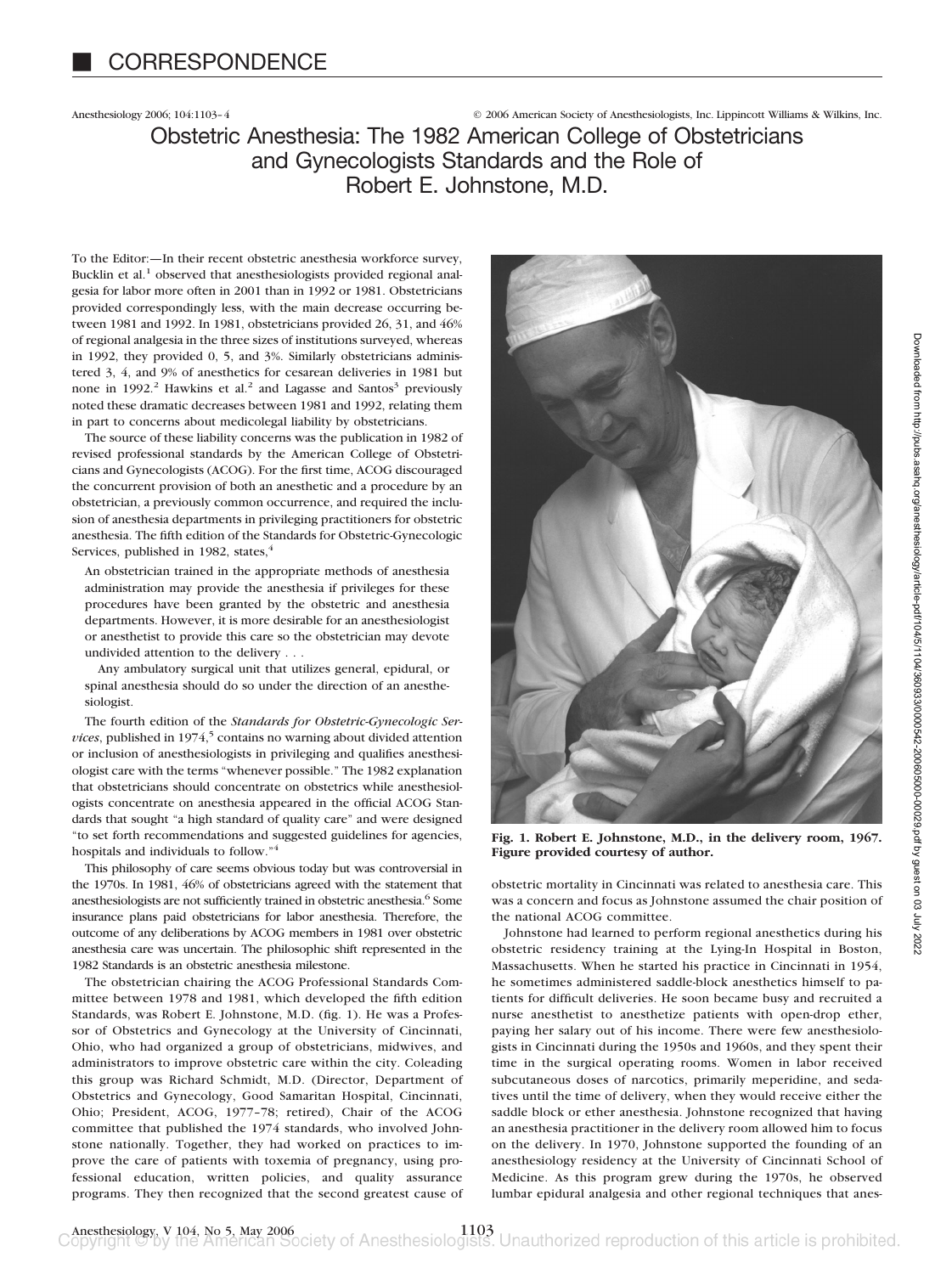thesiologists could provide. He encouraged the participation of anesthesiologists in obstetric care and supported insurance payments for their services. Johnstone recognized improvements in patient outcomes as anesthesiologists provided more care.

The personal experiences by Johnstone with anesthesiology influenced him to advocate obstetric anesthesia care by anesthesiologists. During the 1970s, his son became an anesthesiologist, training in Philadelphia, Pennsylvania, and practicing in Alabama, and provided additional information about what anesthesiologists could do. They once discussed an unfortunate case in Alabama where an obstetrician administered a saddle-block anesthetic to a woman, delivered a baby with forceps, and then looked up to discover that the patient had arrested. Reinforced with such anecdotes and relying on personal observations, Johnstone was able in 1981 to lead a committee of obstetricians to a new standard: anesthesia by anesthesiologists.

Johnstone retired in 1988 but remains proud of his contribution to improving obstetric care (personal verbal communications from Robert E. Johnstone, M.D., Professor, Obstetrics and Gynecology, University of Cincinnati, Cincinnati, Ohio; Director, Department of Obstetrics and Gynecology, Christ Hospital, Cincinnati, Ohio; retired). His con-

In Reply:—We appreciate the comments and historical perspective regarding the provision of obstetric anesthesia provided by Robert E. Johnstone II, M.D. In his letter, he outlines the pivotal role of his father, Robert E. Johnstone, M.D., as well as contributions from the American College of Obstetricians and Gynecologists (ACOG) in improving obstetric anesthesia services. Beginning in 1981, Johnstone led the ACOG to new standards of care, i.e., anesthesia provided by anesthesiologists and not by obstetricians. Since that time, surveys have consistently demonstrated dramatic reductions in the number of obstetric anesthetics provided by obstetricians. For example, in 1981, obstetricians performed between 26 and 46% of regional analgesics for labor in all sizes of hospitals.<sup>1</sup> However, in 2001, obstetricians performed only  $1-6%$  of these procedures.2 The most recent Guidelines for Perinatal Care state,

An obstetrician may administer the anesthesia if granted privileges for these procedures. However, having an anesthesiologist or anesthetist provide this care permits the obstetrician to give undivided attention to the delivery. If obstetric anesthesia is provided by obstetricians, the director of anesthesia services should participate with a representative of the obstetric department in the formulation of procedures designed to ensure the uniform quality of anesthesia services throughout the hospital.<sup>3</sup>

In addition to these changes that were fundamental to improving patient safety, leaders within the American Society of Anesthesiologists (ASA) have also been instrumental in establishing guidelines and practice parameters to continue these efforts. The ASA published one of the first documents in 1988. Although not guaranteed to provide a specific outcome, the Guidelines for Regional Anesthesia in Obstetrics were designed to provide anesthesia care providers with a framework that allowed them to interpret and establish guidelines for their own practices.\* Other efforts to encourage

tribution is reported as an explanation for some changes noted in the obstetric anesthesia workforce surveys and an important step in the development of anesthesiology.

**Robert E. Johnstone II, M.D.,** West Virginia University, Morgantown, West Virginia. johnstoner@rcbhsc.wvu.edu

### **References**

1. Bucklin BA, Hawkins JL, Anderson JR, Ullrich FA: Obstetric anesthesia workforce survey. ANESTHESIOLOGY 2005; 103:645–53

2. Hawkins JL, Gibbs CP, Orleans M, Martin-Salvaj G: Obstetric anesthesia work force survey, 1981 versus 1992. ANESTHESIOLOGY 1997; 87:135–43

3. Lagasse RS, Santos AC: Obstetric anesthesia coverage. ANESTHESIOLOGY 1997; 87:4–5

4. American College of Obstetricians and Gynecologists: Standards for Obstetric-Gynecologic Services. Washington, D.C., American College of Obstetricians and Gynecologists, 1982

5. American College of Obstetricians and Gynecologists: Standards for Obstetric-Gynecologic Services. Chicago, American College of Obstetricians and Gynecologists, 1974

6. Gibbs CP, Krischer J, Peckham BM, Sharp H, Kirschbaum TH: Obstetric anesthesia: A national survey. ANESTHESIOLOGY 1986; 65:298–306

(Accepted for publication January 23, 2006.)

Anesthesiology 2006; 104:1104-5 © 2006 American Society of Anesthesiologists, Inc. Lippincott Williams & Wilkins, Inc.

quality patient care have included publication of Practice Guidelines for Obstetrical Anesthesia in 1999. $4$  Although these evidencebased, systematically developed recommendations were not intended to serve as standards or absolute requirements, they provide basic recommendations to assist practitioners in decision making. More recently, Optimal Goals for Anesthesia Care in Obstetrics, a joint statement by the ASA and ACOG, was published to further emphasize the importance of collaborative efforts by anesthesiologists and obstetricians in the provision of safe and most effective care for obstetric patients.†

Despite many advancements in the practice of obstetric anesthesia, there has been debate within the specialty resulting from denial of payment for regional labor analgesia by third-party payers.<sup>2</sup> In these cases, reimbursement was denied because of a lack of "medical indication." In response, the ASA and ACOG issued a Statement on Pain Relief during Labor in 2000 with revision in 2004.<sup>5</sup> According to this statement,

Labor results in severe pain for many women. There is no circumstance where it is considered acceptable for a person to experience untreated severe pain, amenable to safe intervention, while under a physician's care. It is the position of ACOG and ASA that third-party payers who provide reimbursement for obstetric services should not deny reimbursement for regional analgesia/anesthesia because of an absence of other "medical indications."

Johnstone has provided interesting historical information about early efforts by the ACOG to improve patient safety and care. Since that time, a number of substantial changes have occurred in the practice of obstetric anesthesia, as evidenced by data from the 1981, 1992, and 2001 workforce surveys.1,2,6 The most recent survey suggested that more parturients used some type of analgesia for labor than ever before and that regional anesthesia for cesarean delivery is the preferred technique. Despite controversy and continued economic pressure, more anesthesiologists are actively involved in the practice of obstetric anesthesiology and continue to strive for safe and effective care of obstetric patients.

**Brenda A. Bucklin, M.D.,‡ and Joy L. Hawkins, M.D.** ‡University of Colorado School of Medicine, Denver, Colorado. brenda.bucklin@uchsc.edu

<sup>\*</sup> American Society of Anesthesiologists: Guidelines for Regional Anesthesia in Obstetrics, American Society of Anesthesiologists, 1988, last amended in 2000. Available at: www.asahq.org/publicationsAndServices/standards/24.html. Accessed December 20, 2005.

<sup>†</sup> American Society of Anesthesiologists and American College of Obstetricians and Gynecologists: Optimal Goals for Anesthesia Care in Obstetrics, American Society of Anesthesiologists, 2000. Available at: www.asahq.org/publicationsAndServices/standards/24.html. Accessed December 20, 2005.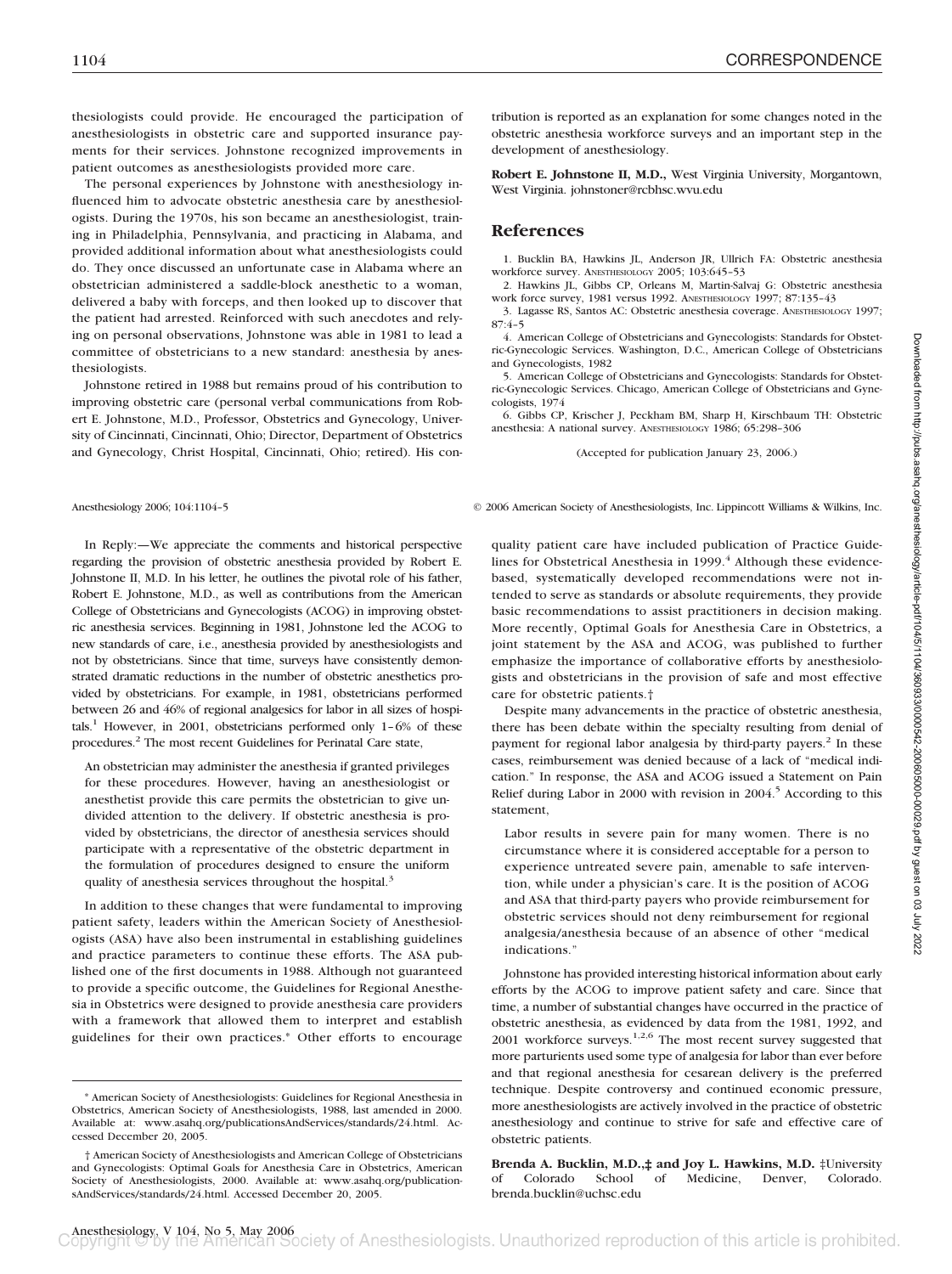### **References**

1. Gibbs CP, Krischer J, Peckham BM, Sharp H, Kirschbaum TH: Obstetric anesthesia: A national survey. ANESTHESIOLOGY 1986; 65:298–306

2. Bucklin BA, Hawkins JL, Anderson JR, Ullrich FA: Obstetric anesthesia workforce survey: Twenty-year update. ANESTHESIOLOGY 2005; 103:645–53

3. American Academy of Pediatrics and American College of Obstetricians and Gynecologists: Guidelines for Perinatal Care, 5th edition. Elk Grove Village, Illinois; Washington, D.C., American Academy of Pediatrics and American College of Obstetricians and Gynecologists, 2002, p 140

4. Practice guidelines for obstetrical anesthesia: A report by the American Society of Anesthesiologists Task Force on Obstetrical Anesthesia. ANESTHESIOLOGY 1999; 90:600–11

5. American College of Obstetricians and Gynecologists Committee Opinion #295: Pain relief during labor. Obstet Gynecol 2004; 104:213

6. Hawkins JL, Gibbs CP, Orleans M, Martin-Salvaj G, Beaty B: Obstetric anesthesia work force survey, 1981 versus 1992. ANESTHESIOLOGY 1997; 87: 135–43

(Accepted for publication January 23, 2006.)

Anesthesiology 2006; 104:1105 © 2006 American Society of Anesthesiologists, Inc. Lippincott Williams & Wilkins, Inc.

# Proper Priority Please

To the Editor:—One always needs to be careful about stating that anything is "new," and I wonder if I might suggest to Ueda et al.<sup>1</sup> that they were incautious in their claim in regard to the use of regular intermittent bolus administration of epidural local anesthetic. This technique was studied in Edinburgh, many years ago, in both open<sup>2</sup> and randomized double-blind<sup>3</sup> studies in gynecologic patients. I am delighted that others are now studying this method of administration, but priority in this regard belongs properly to Bruce Scott, Stan Schweitzer, and John Thorn.

**John A. W. Wildsmith, M.D., F.R.C.A., F.R.C.P.Ed.,** Ninewells Hospital and Medical School, Dundee, United Kingdom. j.a.w.wildsmith@dundee.ac.uk

In Reply:—We read with interest the comments from Dr. Wildsmith. We agree that many investigators have made important contributions to the mode of epidural infusion. A comparison between continuous infusion versus bolus technique was reported in  $1975<sup>1</sup>$  Drs. Scott, Schweitzer, and Thorn used a pump to administer regular intermittent top-up doses  $1982<sup>2</sup>$  Doses were 6–10 ml local anesthetic every 2 h. Observations with the regimen included "the spread of nerve block was much wider than necessary."

The fundamental difference we described is a much smaller volume of the local anesthetic and more frequent administration. Our technique delivers a mini-bolus of 1 ml local anesthetic every 20 min.<sup>3</sup> Compared with the large-volume, intermittent top-up technique described above, our method is closer to the continuous infusion technique. Like a continuous infusion, the incidence of hypotension or bradycardia is negligible with our technique. However, the quality of analgesia is superior. An analogy is a quiet beach where small waves

#### **References**

1. Ueda K, Ueda W, Manabe M: A comparative study of sequential epidural bolus technique and continuous epidural infusion. ANESTHESIOLOGY 2005; 103: 126–9

2. Scott DB, Schweitzer S, Thorn J: Epidural block in postoperative pain relief. Reg Anesth 1982; 7:135–9

3. Duncan LA, Fried MJ, Lee A, Wildsmith JAW: Comparison of continuous and intermittent administration of extradural bupivacaine for analgesia after lower abdominal surgery. Br J Anaesth 1998; 80:7–10

(Accepted for publication January 23, 2006.)

Anesthesiology 2006; 104:1105 © 2006 American Society of Anesthesiologists, Inc. Lippincott Williams & Wilkins, Inc.

repeatedly wet the sand. We believe our small, frequent-dose technique is a new and effective method of epidural analgesia.

**Kenichi Ueda, M.D., Ph.D.,\* Wasa Ueda, M.D., Ph.D., Masanobu Manabe, M.D., Ph.D.** \*The University of Iowa Hospitals and Clinics, Iowa City, Iowa. uedak@gf6.so-net.ne.jp or kenichi-ueda@uiowa.edu

### **References**

1. Griffiths DP, Diamond AW, Cameron JD: Postoperative extradural analgesia

following thoracic surgery: A feasibility study. Br J Anaesth 1975; 47:48–55 2. Scott DB, Schweitzer S, Thorn J: Epidural block in postoperative pain relief. Reg Anesth 1982; 7:135–9

3. Ueda K, Ueda W, Manabe M: A comparative study of sequential epidural bolus technique and continuous epidural infusion. ANESTHESIOLOGY 2005; 103: 126–9

(Accepted for publication January 23, 2006.)

Anesthesiology 2006; 104:1105–6 © 2006 American Society of Anesthesiologists, Inc. Lippincott Williams & Wilkins, Inc.

## Bring Rapidly Degradable Hydroxyethyl Starch to the United States

To the Editor:—We read with great interest the review article of Dr. Kozek-Langenecker on the effects of hydroxyethyl starch (HES) solutions on hemostasis.<sup>1</sup> We agree with Dr. Kozek-Langenecker's conclusion that rapidly degradable HES is favored for relatively beneficial low risk for hemostatic derangements, postoperative blood loss, and reoperation rates. We would like to add some considerations to the article's recommendations.

First, Dr. Kozek-Langenecker's practical recommendation that rapidly degradable HES is a suitable volume expander in the routine perioperative setting because of the adequate volume efficacy and the low risk of hemostatic derangement<sup>1</sup> may not be useful in the United States because rapidly degradable HES is not commercially available in the United States.

Second, at our level 1 trauma center, we still experience adverse reactions such as exacerbation of coagulopathy among injured patients despite the very restrictive use of slowly degradable HES. Therefore, the article's recommendation to simply restrict usage of slowly degradable HES types whenever hemostatic competence is critical<sup>1</sup> may not be advisable.

Finally, the article admits that "in Europe, a large variety of HES products are commercially available but are dominated by rapidly degradable HES preparations, whereas slowly degradable HES preparations are mainly available in the United States."1 Notwithstanding the fact that Food and Drug Administration regulations and commercial marketability of HES are beyond the scope of the article, the editor would have significantly contributed to the article's value if an editorial review has been devoted to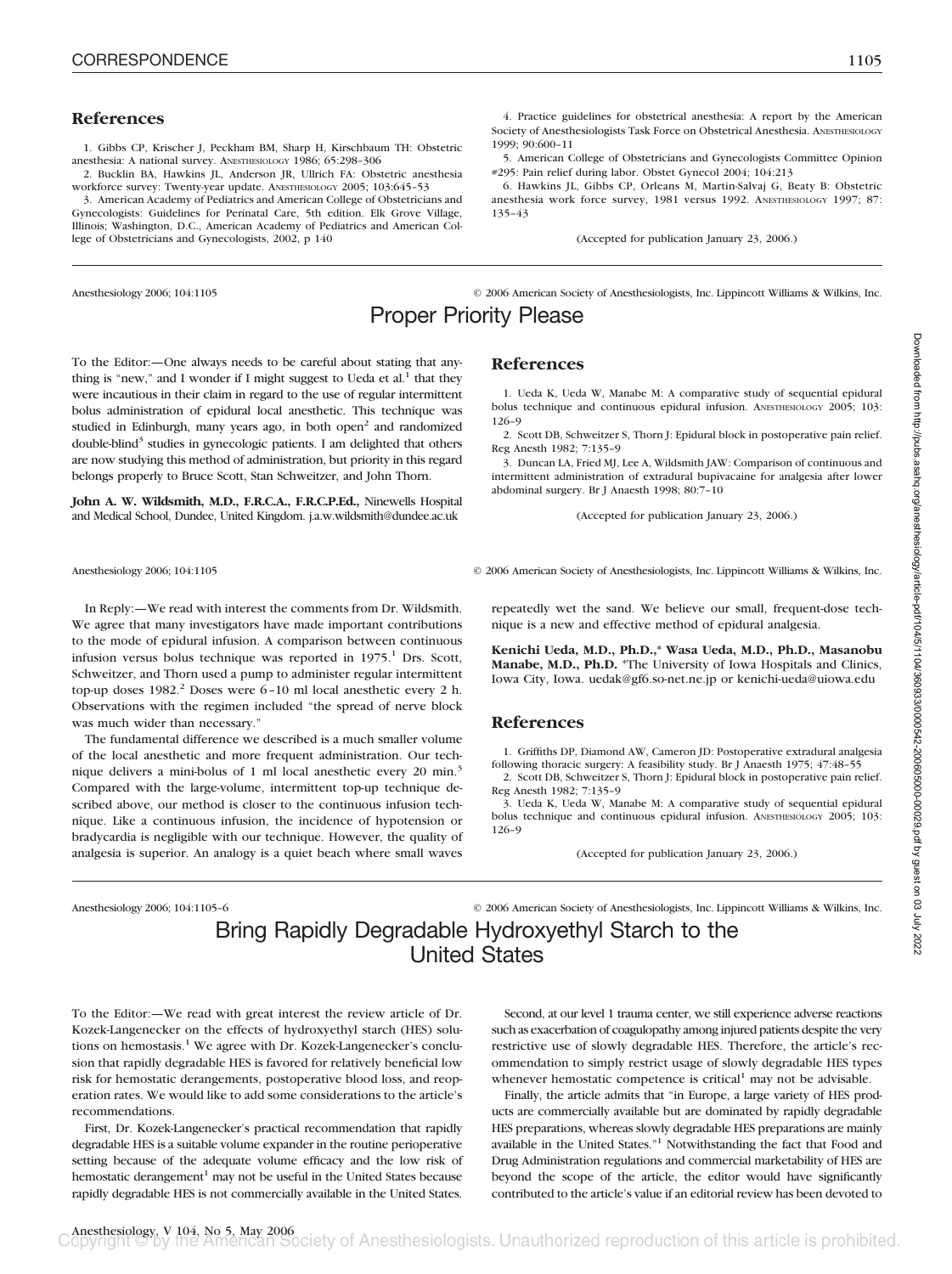the reasons why the availability and distribution of HES significantly differ between Europe and the United States. More importantly, now that the author has shown that rapidly degradable HES is better suited for trauma centers, the more important question becomes, What does it take to make rapidly degradable HES widely available in the United States? In addition, the publication of this article is worthy of both praise and criticism: praise for its in-depth explanation of HES's effects on hemostasis, especially for indicating and contraindicating the use of both rapidly degradable and slowly degradable HES; and criticism for leaving the reader frustratingly in search of a rapidly degradable HES counterpart in the United States.

In Reply:—I appreciate Drs. Tang, Pittet, and Ganter's interest in my article on the effects of hydroxyethyl starch (HES) solutions on hemostasis<sup>1</sup> and their interesting comments. I agree completely with these authors that the availability of HES solutions varies considerably among the continents. In the United States, slowly degradable HES preparations are currently approved for perioperative intravascular volume expansion, whereas in Europe, a variety of new-generation rapidly degradable HESs are approved and widely popular. The reason for the different approaches, however, remains unclear to me.

My article was by no means intended to frustrate American readers of ANESTHESIOLOGY. My aim was to elaborate on the effects of HES preparations on cellular and humoral coagulation and to derive some practical recommendations. In contrast to Dr. Tang et al., I am convinced that these logical conclusions are useful and advisable. The urgent call for rapidly degradable HES as a suitable volume expander with adequate volume efficacy and low risk of hemostatic side effects from overseas colleagues is easy to understand. How to implement supply and availability on the market, however, is beyond the scope of

**Julin F. Tang, M.D., M.S.,\* Jean-Francois Pittet, M.D., Michael T. Ganter, M.D.** \*University of California, San Francisco, California. tangj@anesthesia.ucsf.edu

### **Reference**

1. Kozek-Langenecker SA: Effects of hydroxyethyl starch solutions on hemostasis. ANESTHESIOLOGY 2005; 103:654–60

(Accepted for publication January 24, 2006.)

Anesthesiology 2006; 104:1106 © 2006 American Society of Anesthesiologists, Inc. Lippincott Williams & Wilkins, Inc.

my article. These issues have to be tackled by the national anesthesiologic societies and the respective authorities. Until now, rapidly degradable HES solutions have already been used for scientific purposes in the United States.<sup>2</sup> I strongly believe that such large-scale overseas studies using rapidly degradable HES in connection with our European experience will pave the way to Food and Drug Administration approval.

**Sibylle Kozek-Langenecker, M.D.,** Medical University of Vienna, Vienna, Austria. sibylle.kozek@meduniwien.ac.at

### **References**

1. Kozek-Langenecker SA: Effects of hydroxyethyl starch solutions on hemostasis. ANESTHESIOLOGY 2005; 103:654–60

2. Gandhi S, Warltier D, Weiskopf R, Bepperling F, Baus D, Jungheinrich C: Volume substitution therapy with HES 130/0.4 (Voluven®) versus HES 450/0.7 (hetastarch) during major orthopedic surgery. Critical Care 2005; 9:P206

(Accepted for publication January 24, 2006.)

Anesthesiology 2006; 104:1106 © 2006 American Society of Anesthesiologists, Inc. Lippincott Williams & Wilkins, Inc.

Package Inserts Are a Must Read for Anesthesiologists

To the Editor:—I read with interest the recent report and accompanying editorial regarding package inserts or the label for medications.<sup>1,2</sup> This important subject has previously received little attention in the anesthesiology literature.

Anesthesiologists are in an envious position relative to many other medical specialties because they regularly use only a limited number of medications. This makes it all the easier to be familiar with the package inserts for these drugs. The inserts are free and convenient. They contain a wealth of information such as indications, contraindications, side effects, and drug interactions.

Physicians should be aware of the indications for drugs and realize that they can be criticized for using them in off-label applications if problems arise. A case in point is the intrathecal use of fentanyl.<sup>1</sup> Indeed, armed with the knowledge that this common

application is not indicated, clinicians could push for appropriate testing for its approval.

Those medications carrying boxed warnings, the most stringent type, deserve special attention. Some examples are succinylcholine, droperidol, midazolam, and ketorolac.

**Mitchel B. Sosis, M.S., M.D., Ph.D.,** Holy Redeemer Hospital and Medical Center, Meadowbrook, Pennsylvania. mitchelsosis@hotmail.com

### **References**

1. Chang NS, Simone AF, Schultheis LW: From the FDA: What's in a label? A guide for the anesthesia practitioner. ANESTHESIOLOGY 2005; 103:179–85 2. Roizen MF: What's wrong with this label? ANESTHESIOLOGY 2005; 103:4–5

(Accepted for publication January 20, 2006.)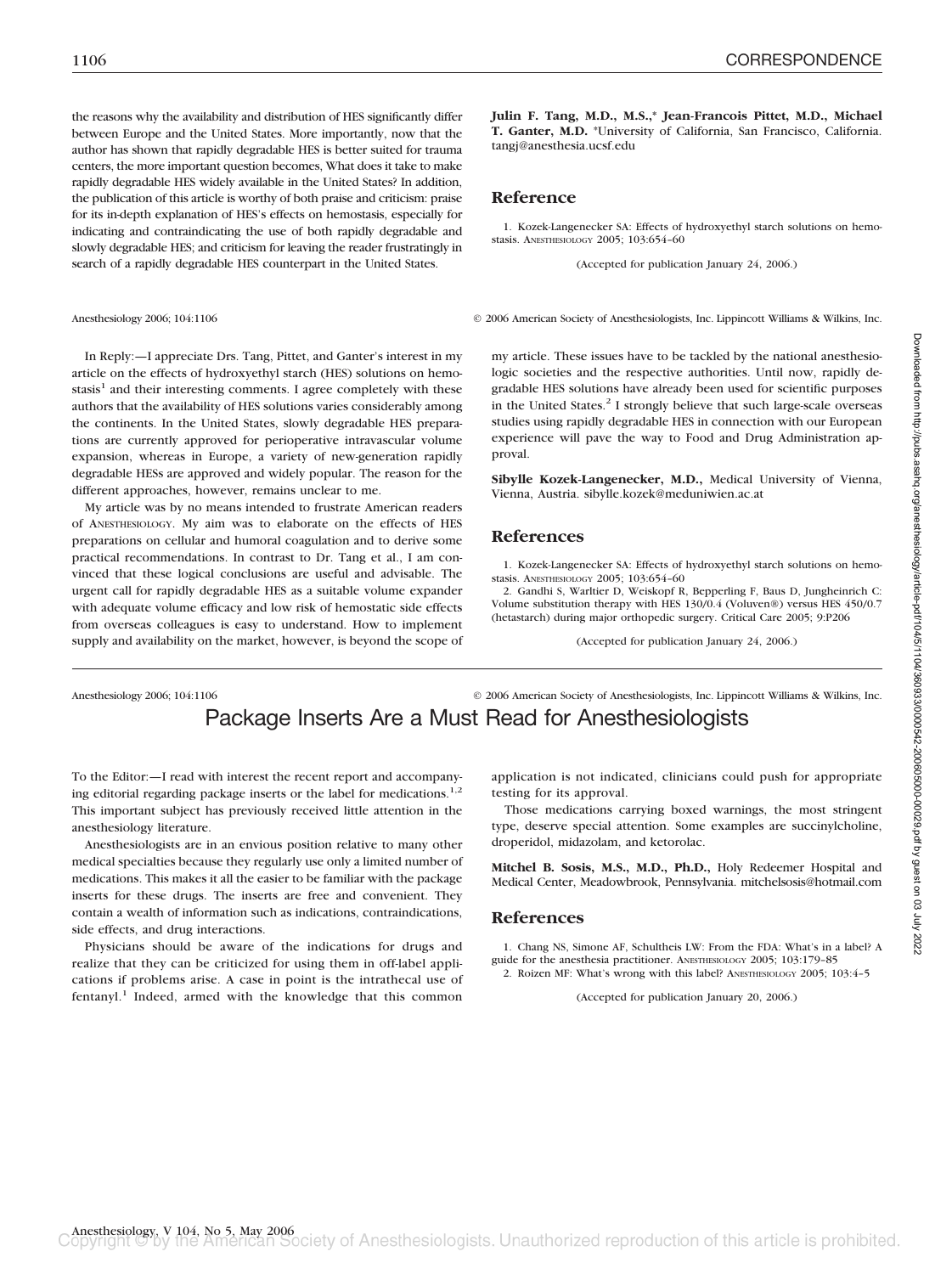Anesthesiology 2006; 104:1107 © 2006 American Society of Anesthesiologists, Inc. Lippincott Williams & Wilkins, Inc.

## Drug Labels Should Evolve with Medical Knowledge

To the Editor:—The recent article about drug labels and the accompanying editorial<sup>1,2</sup> were factual and well written. However, a major flaw in the drug labeling and package insert process is that it is virtually static. Most physicians will not refer to a textbook that is more than 5 yr old. Why spend time reading a package insert that you know has not been updated for 10 or 20 yr?

There have been occasional instances of new risks or dangers being amended to the package insert or the label. Adding a new indication, however, is virtually impossible; especially if the medication is near the end of its patent. A pharmaceutical company would prefer to synthesize a congener or concoct a new formulation and market this as a "new" drug before they would add a new indication to an existing drug. The difficulties that we in the United States have encountered with spinal bupivacaine are an excellent example of this regrettable phenomenon.<sup>3</sup>

When bupivacaine was first brought to market in the United States in 1963, it bore a bold "Not for Spinal Use" warning on the label. The motivation for this warning is now lost in the fog of time. Although bupivacaine is the most widely used spinal anesthetic in the world, bottles of bupivacaine still bear the "Not for Spinal Use" caveat in the United States. The same bottle in Canada does not have this warning. It is true that a physician may use the drug off-label, but most anesthesia physicians in the United States are reticent to contravene the bold "Not for Spinal"

warning as an off-label application. Rather than petition the Food and Drug Administration to remove the "Not for Spinal" warning, the US manufacturers obtained Food and Drug Administration approval to market a "new drug," Spinal Marcaine, which is simply the same drug packaged in a 2-ml ampule rather than in a 30-ml single-use vial.

It probably makes sense for pharmaceutical companies and the Food and Drug Administration to prepare the initial label and package insert for a new drug. For established medications, the US government should amend the regulatory process. At regular intervals after a medication's initial approval (e.g., 7–10 yr), an independent panel of experts should be convened to update the package insert and label, based on current medical knowledge.

**Richard K. Baumgarten, M.D.,** Farms Anesthesia and Pain Management, P.C., Grosse Pointe Farms, Michigan. rkbaumgarten@comcast.net

### **References**

1. Chang NS, Simone AF, Schulteis LW: From the FDA: What's in a label? A guide for the anesthesia practitioner. ANESTHESIOLOGY 2005; 103:179–85

2. Roizen MF: What's wrong with this label? ANESTHESIOLOGY 2005; 103:4–5 3. Baumgarten RK: Regulatory agencies should reassess all local anesthetics for spinal use (letter). Anesth Analg 1995; 80:431

(Accepted for publication January 20, 2006.)

Anesthesiology 2006; 104:1107 © 2006 American Society of Anesthesiologists, Inc. Lippincott Williams & Wilkins, Inc.

Labeling (Package Insert): Meaning\* by the Food and Drug Administration of Not Recommended, Not Indicated, and Off-label Use

To the Editor:—The article from the Food and Drug Administration (FDA) by Chang et al.<sup>1</sup> was erudite. And it stated, "The views . . . do not necessarily reflect those of the Food and Drug Administration." However, in my opinion, shouldn't it have alerted anesthesia practitioners to the FDA's interpretation of these terms?

In 1983, Patricia H. Russell, M.D. (deceased, Acting Director of the Division of Surgical-Dental Drug Products, Office of Drug Research and Review, Center for Drugs and Biologics, Department of Health and Human Services, Public Health Services, Food and Drug Administration, Rockville, Maryland), stated, (1) "Not recommended and contraindicated as viewed by the FDA are close to being synonymous"; (2) "Not indicated and not recommended is 'virtually' saying the same thing";  $(3)$  "... not indicated is simply that the drug is not indicated for that particular use because nobody has studied it in that particular use"; and (4) "Not recommended puts the onus squarely back on the practitioner in that we are saying that we (FDA) cannot recommend

the use of the drug."<sup>2</sup> In regard to "off-label use," she stated,  $(1)$  "... if you feel that you can justify the use of that (not indicated, not recommended) drug by putting a note on the chart and defining why it is you are using the drug in that particular patient, then the responsibility is yours," and (2) "To study a drug for a new use requires they (anesthesia practitioners) or the pharmaceutical company submits to the FDA an IND (investigational new drug) application.<sup>"2</sup>

Are these quotes still valid, has the FDA officially restated them, and if so, where?

**Daniel C. Moore, M.D.,** Virginia Mason Medical Center, Seattle, Washington. daniel.moore@vmmc.org

#### **References**

1. Chang NS, Simone AF, Schultheis LW: From the FDA: What's in a label? A guide for the anesthesia practitioner. ANESTHESIOLOGY 2005; 103:179–85

2. Department of Health and Human Services, Public Health Department, Food and Drug Administration (FDA), Anesthetic and Life Support Drugs Advisory Committee, Fifth Meeting. Vol II. Wednesday, October 5, 1983, transcript page II-14–16

(Accepted for publication January 20, 2006.)

After numerous attempts to acquire a reply to these three letters, they are being published without a response. —Michael M. Todd, M.D., Editor-in-Chief

<sup>\* &</sup>quot;Meaning: something interpreted to be the intent, goal or end." Webster's II New Riverside University Dictionary. Boston, Riverside, Houghton Mifflin, p 736.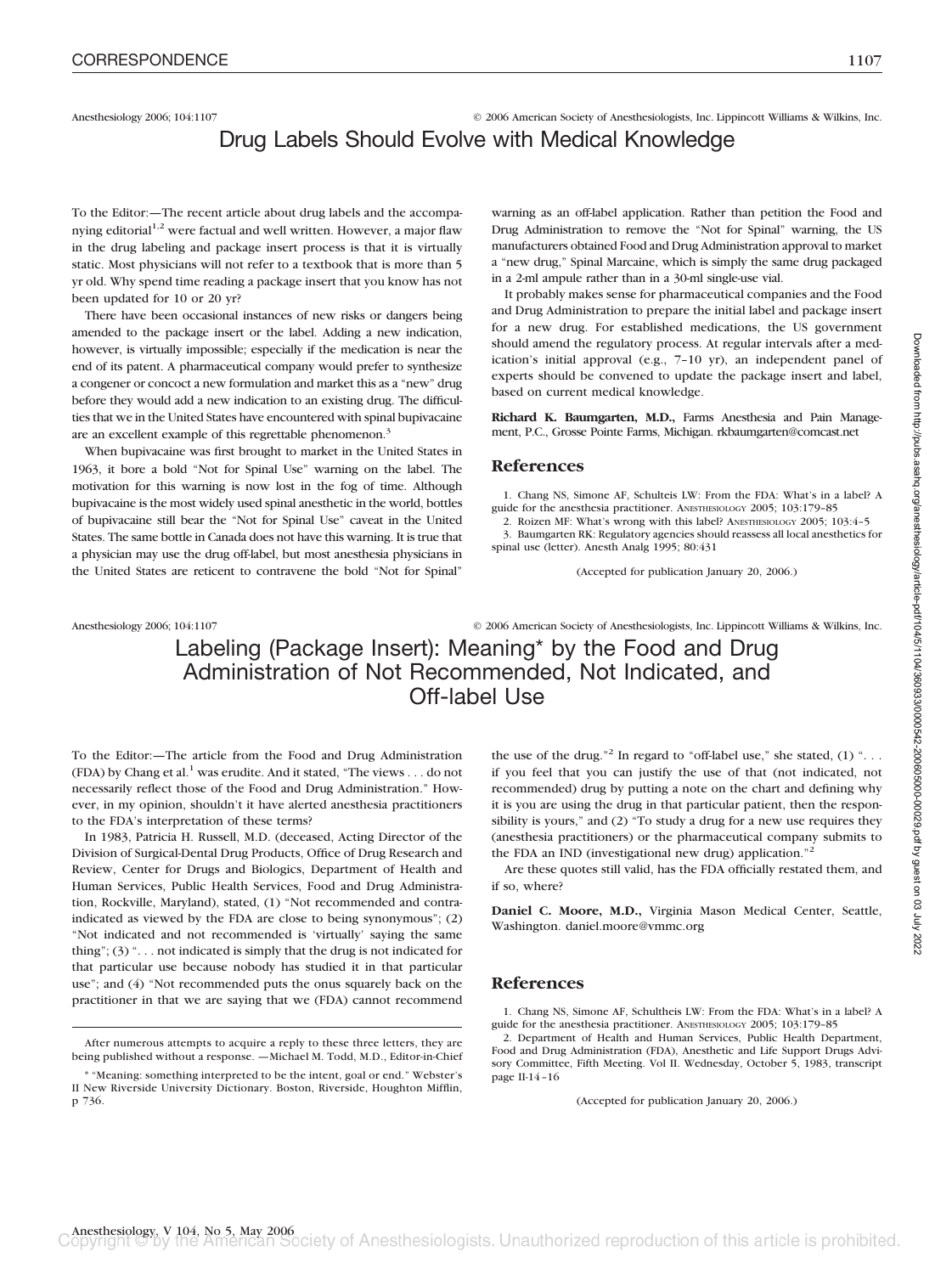Anesthesiology 2006; 104:1108 © 2006 American Society of Anesthesiologists, Inc. Lippincott Williams & Wilkins, Inc.

# Botulinum Toxin Type A Therapy and Human Serum Albumin

To the Editor:—This letter is in reference to the recent article on the use of botulinum toxin type A (Botox®; Allergan Inc., Irvine, CA) in the role of chronic myofascial pain and the corresponding editorial.<sup>1,2</sup> Although the use of Boto $x^{\circledast}$  is regarded as a safe therapy for many patients,3,4 it is our concern that Botox® contains 0.5 mg human serum albumin per 100-U vial and that this is not often discussed in the literature despite increasing usage.<sup>5</sup> Other preparations of botulinum toxin used in the world today also contain some amount of human serum albumin (Dysport®; Ipsen Ltd., Berkshire, United Kingdom, and Myobloc®; Elan Pharmaceuticals, Cambridge, MA).6

The human albumin used in Botox® is purchased from a division of the Bayer Corporation (Leverkusen, Germany). Measures taken to prevent disease transmission to humans include screening of donors, plasma testing for human immunodeficiency virus (HIV) and hepatitis B, and pasteurization of the albumin preparation. Therefore, the risk of transmitting viruses such as hepatitis A, B, and C, non-A non-B hepatitis (NANB), and HIV is considered extremely remote. There still exists an extremely remote possibility that some prion causing disease such as Creutzfeldt-Jakob or variant Creutzfeldt-Jakob may be transmitted in the preparation because prions are not inactivated by current sterilization methods.<sup>6</sup> Bayer corporation also produces Plasbumin® (human albumin) as a plasma substitute, and there is a clear statement on its product monograph that no case of viral or prion disease transmission has ever been documented with its use.

With the injection of human albumin, there is a possibility of inducing a hypersensitivity reaction resulting in symptoms such as fever, chills, urticaria, malaise, nausea, rash, and asthenia. The product monograph for Botox® indicates that the drug is contraindicated if a patient has a "... known hypersensitivity to any ingredient in the formulation,"7 and therefore, patients should be questioned about previous exposure to human albumin or albumin transfusions.

A survey of four other clinicians in our pain clinic indicated that although most knew there was albumin in each vial of Botox®, none knew

In Reply:—Thank you for the opportunity to provide a response to Dr. Tumber's letter (Botulinum Toxin Type A Therapy and Human Serum Albumin). Dr. Tumber has correctly identified the continuing need to educate patients on human serum albumin (HSA). As with any drug product or excipient, proper education and dissemination of information to patients is the basis for appropriate and ethical clinical practice. This is particularly important in regard to products derived from human tissue, such as HSA. It is for this reason that HSA has undergone intense scrutiny to ensure its safe use in clinical practice.

The concerns of Dr. Tumber focus mainly on two issues: hypersensitivity reactions and viral and prion transmission. Each of these issues will be addressed in this letter.

Each 100-U vial of Botox® (Allergan, Inc. Irvine, CA) contains 100 U purified botulinum toxin type A neurotoxin complex, 0.5 mg human albumin, and 0.9 mg sodium chloride in a sterile, vacuum-dried form without a preservative. The HSA used in Botox® is purchased from

The above letter was sent to the authors of the referenced report. The authors did not feel that a response was required. —Michael M. Todd, M.D., Editor-in-Chief

Talecris Albumin Products brochure. Available at: http://www.plasbumin. com/web\_docs/BRCH\_Safety.pdf. Accessed November 10, 2005.

The author thanks Talecris Biotherapeutics, Inc., Research Triangle Park, North Carolina.

exactly how much was in each vial, nor were any of the clinicians informing their patients of its presence. Obviously, a Jehovah's Witness patient would want to know about the human albumin and would likely refuse treatment with this product. Further, we believe that all patients should be informed about the presence of human albumin in botulinum toxin therapy as part of their informed consent. Some non–Jehovah's Witness patients may have a psychological and emotional reaction to the knowledge they are being injected with a blood product, although it is unlikely to create any adverse effect by its presence. We propose that this concern should be addressed before therapy with botulinum toxin and that medical literature should highlight this issue because dissemination of this information is vital to ethical practice.

**Paul S. Tumber, M.D., F.R.C.P.C.,\* Ihab Louis, M.B.B.Ch.** \*Toronto Western Hospital, University Health Network, University of Toronto, Toronto, Ontario, Canada. paul.tumber@uhn.on.ca

#### **References**

1. Ferrante FM, Bearn L, Rothrock R, King L: Evidence against trigger point injection technique for the treatment of cervicothoracic myofascial pain with botulinum toxin type A. ANESTHESIOLOGY 2005; 103:377–83

2. Abram SE: Does botulinum toxin have a role in the management of myofascial pain? ANESTHESIOLOGY 2005; 103:223–4

3. Mejia NI, Yuong KD, Jankovic J: Long-term botulinum toxin efficacy, safety, and immunogenicity. Mov Disord 2005; 20:592–7

4. Naumann M, Jankovic J: Safety of botulinum toxin type A: A systematic review and meta-analysis. Curr Med Res Opin 2004; 20:981–90

5. Noonan D, Adler J: The Botox boom. Newsweek 2002; 139:50–6, 58

6. Malhotra R, Huilgol SC, Selva D: Botulinum toxin and human serum albumin. Arch Ophthalmol 2003; 121:1661–2

7. Botox® (botulinum toxin type A) package insert. Irvine, CA, Allergan Pharmaceuticals, October 2004

(Accepted for publication January 23, 2006.)

Anesthesiology 2006; 104:1108–9 © 2006 American Society of Anesthesiologists, Inc. Lippincott Williams & Wilkins, Inc.

Talecris Biotherapeutics, Inc. (Research Triangle Park, NC), who acquired the contributed assets of the worldwide plasma business from the Biologic Products Division of Bayer HealthCare AG (Berkeley, CA) and became operational April 1, 2005.

\*Although it would be difficult to distinguish between hypersensitivity reactions to botulinum toxin and HSA, both Botox® and Plasbumin® (Talecris Biotherapeutics, Inc., Research Triangle Park, NC) product monographs mention the rarity of hypersensitivity reactions.1,2 The Botox® product monograph states, "Serious and/or immediate hypersensitivity reactions have been rarely reported. These reactions include anaphylaxis, urticaria, soft tissue edema, and dyspnea." The Plasbumin®-25 monograph states, "Adverse reactions to albumin are rare. Such reactions may be allergic in nature or due to high plasma protein levels from excessive albumin administration. Allergic manifestations include urticaria, chills, fever, and changes in respiration, pulse and blood pressure."

The expected plasma levels reached after both Plasbumin® and Botox® administration would be quite different. Plasbumin® is packaged as 5%, 20%, and 25% formulations (5–25 g/100 ml) and is administered intravenously. Although no pharmacokinetic information for HSA is included in the product labeling, the expected plasma levels of HSA after Plasbumin<sup>®</sup> administration would be several orders of magnitude higher than after an intramuscular or intradermal Botox<sup>®</sup> injection containing 0.5 mg HSA per 100 U. Although any given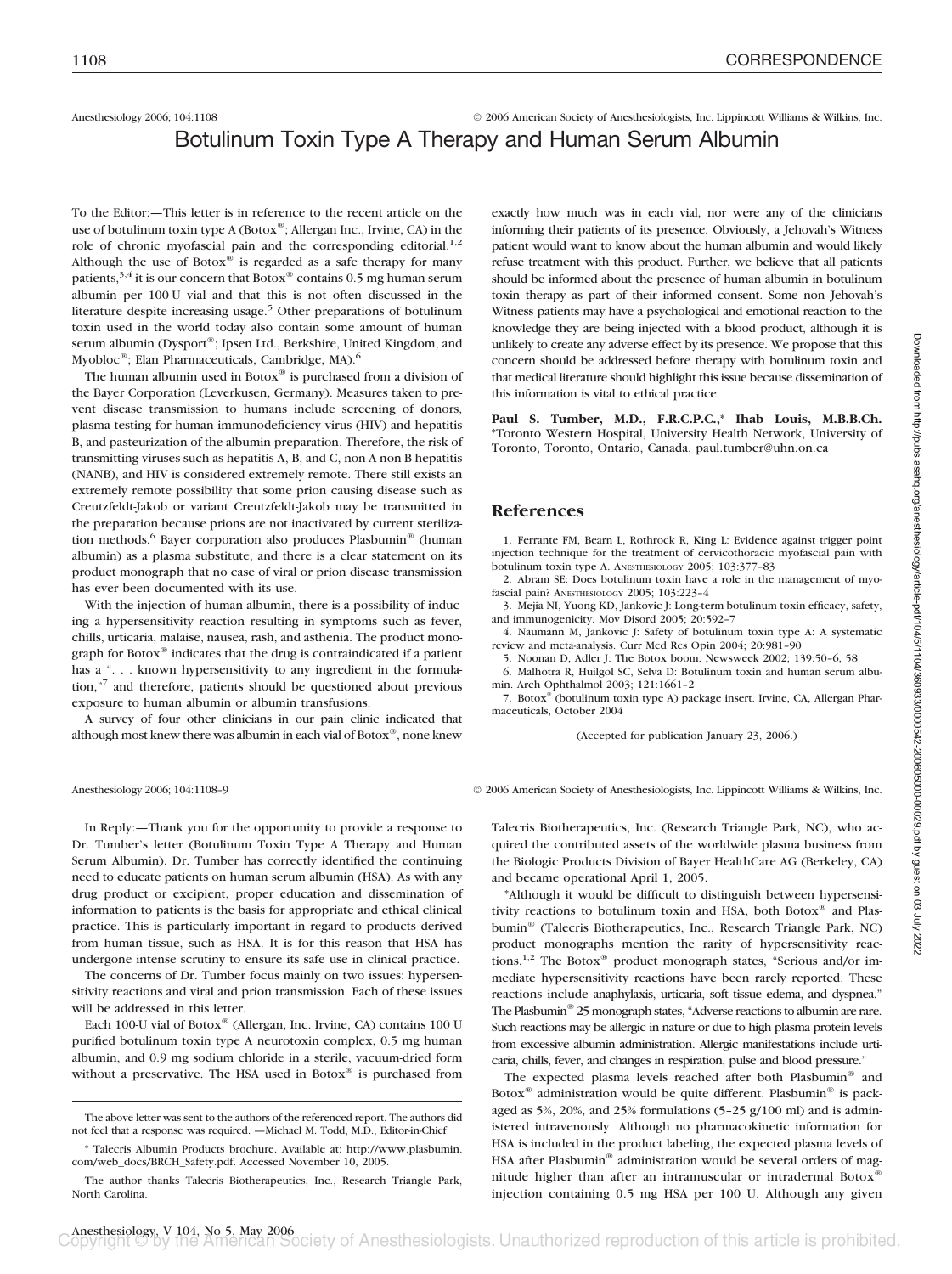patient has the potential to have a hypersensitivity reaction to any drug or excipient, these occurrences, regardless of cause, are rarely reported with Botox®.

The safety of HSA in clinical practice has been well documented. Correctly pasteurized HSA preparations have an excellent safety record in regard to virus and prion protein transmission (Bayer HealthCare written communication, November 2005). Safety and quality of the product are ensured through complete screening and documentation of donors, purification and viral-removal procedures, and extensive pathogen detection assays.

The plasma used by Talecris Biotherapeutics is source plasma from US donors that meets all US license criteria for source plasma, as specified in the US Code of Federal Regulations. Individual donations and plasma pools are screened and must be found nonreactive or negative for numerous viruses and antigens, including the hepatitis B virus antigen, human immunodeficiency virus (HIV)-1 p24 antigen, and antibodies to both HIV and hepatitis C virus. Donated plasma is also screened using viral nucleic acid testing for HIV, hepatitis B and C viruses, and parvovirus B19 genetic material. Each donation is also required to be less than or equal to two times the upper limit of the normal range for alanine aminotransferase levels using Food and Drug Administration–approved test methods.

A high margin of safety from the risk of viral transmission is achieved by using a combination of virus removal by means of the Cohn fractionation process (including cold ethanol precipitation, centrifugation, and/or filtration of human plasma) and inactivation through chemical treatment and pasteurization for 10 h at 60°C. These specific manufacturing steps are reported to be capable of eliminating and inactivating a wide range of viruses and have been demonstrated to remove spiked hamster-adapted scrapie prion protein and transmissible spongiform encephalopathy infectivity. To confirm removal of pathogenic prion proteins during the manufacturing process, a patented Western blot assay was developed that has confirmed the removal of spiked transmissible spongiform encephalopathy infectivity.

On August 17, 1999, the Food and Drug Administration issued a Guidance for Industry regarding precautionary measures to reduce the risk of possible transmission of Creutzfeldt-Jakob disease and new variant Creutzfeldt-Jakob disease to recipients of blood products.3 The guidance document notes that plasma derivatives are unlikely to transmit disease in humans because of (1) the dilution factor of the infec-

tious agent in a large plasma pool, (2) the less efficient intravenous and intramuscular route of inoculation, and (3) the rigors of the plasma pool manufacturing process. The document also states that no transmission of Creutzfeldt-Jakob or new variant Creutzfeldt-Jakob disease by human blood products or plasma derivatives has been documented to date. We are not aware of any subsequent reports of the transmission of any viral or prion disease associated with the use of HSA. As a precaution, the following warning statement appears on all products containing plasma-derived albumin:

This product contains albumin, a derivative of human blood. Based on effective donor screening and product manufacturing processes, it carries an extremely remote risk for transmission of viral diseases. A theoretical risk for transmission of Creutzfeldt-Jakob disease (CJD) also is considered extremely remote. No cases of transmission of viral diseases or CJD have ever been identified for albumin.

Bayer first licensed albumin on October 21, 1942. It is estimated that between 1980 and 1991, approximately 20 million individuals received 951 tons of albumin and plasma protein fractions. To date, there has not been a single, confirmed, documented case of viral or prion transmission to any recipient of albumin reported to Talecris.

We appreciate the concern on the part of Dr. Tumber regarding this issue and would like to reiterate that despite the proven safety record of HSA, proper awareness on the part of both physician and patient is necessary for ethical medical treatment with Botox®.

**Wes Cetnarowski, M.D., Chris Dadas, Pharm.D.\*** \*Allergan, Inc., Irvine, California. dadas\_christopher@allergan.com

#### **References**

1. BOTOX® (Botulinum Toxin Type A) Purified Neurotoxin Complex, US complete prescribing information. Irvine, CA, Allergan, Inc. Revised July 2004 2. Plasbumin®-25, Albumin (Human) 5%, USP complete prescribing information. Research Triangle Park, NC, Talecris Biotherapeutics, Inc. Revised January 2005

3. US Department of Health and Human Services (USDHHS), Food and Drug Administration (FDA), Center for Biologics Evaluation and Research (CBER): Guidance for Industry: Revised Precautionary Measures to Reduce the Possible Risk of Transmission of Creutzfeldt-Jakob Disease (CJD) and New Variant Creutzfeldt-Jakob Disease (nvCJD) by Blood and Blood Products. Rockville, MD, USDHHS, FDA, CBER. August 1999

(Accepted for publication January 23, 2006.)

Anesthesiology 2006; 104:1109–10 © 2006 American Society of Anesthesiologists, Inc. Lippincott Williams & Wilkins, Inc. The Datex-Ohmeda M-NMT Module: A Potentially Confusing User Interface

*To the Editor:*—A recent editorial in this journal has suggested that

". . . it is time to... introduce objective neuromuscular monitoring in all operating rooms, not just those occupied by researchers and aficionados of muscle relaxants.... objective neuromuscular monitoring is an evidence-based practice and should consequently be used whenever a nondepolarizing neuromuscular blocking agent is administered.... there are strong reasons to believe that its use can improve patient outcome."1

Our department strongly supports this position and recently introduced one such monitor, the S/5 M-NMT NeuroMuscular Transmission Module (Datex-Ohmeda, Madison, WI) into all of our operating rooms. Although we are generally pleased with this device, we have identified one aspect of the user interface that delivers a confusing message to the clinician. We

Support was provided solely from institutional and/or departmental sources.

think this issue may have clinical ramifications and is important enough that an alert to other users of this module is warranted.

The M-NMT's transducer (MechanoSensor; Datex-Ohmeda) consists of a strip of piezoelectric polymer that is applied to a boomerangshaped spring, which is placed between the thumb and the forefinger. Mechanical movement of the thumb results in a redistribution of the electrical charge on the sensor membrane, a change that can be quantitated. The M-NMT is a movement sensor, and the method is not acceleromyography. To differentiate this monitoring approach from acceleromyography, the company refers to their monitor as using kinemyography. The calculated train-of-four (TOF) ratio is displayed numerically (as a percent) on the patient monitor (S/5 Anesthesia Monitor; Datex-Ohmeda). In addition, the unit displays a bar graph of all four responses so that this ratio may be appreciated visually.

Unfortunately, the bar graph and the displayed TOF ratio may appear to disagree (fig. 1). It is a common occurrence during recovery of nondepolarizing neuromuscular block to encounter a numeric TOF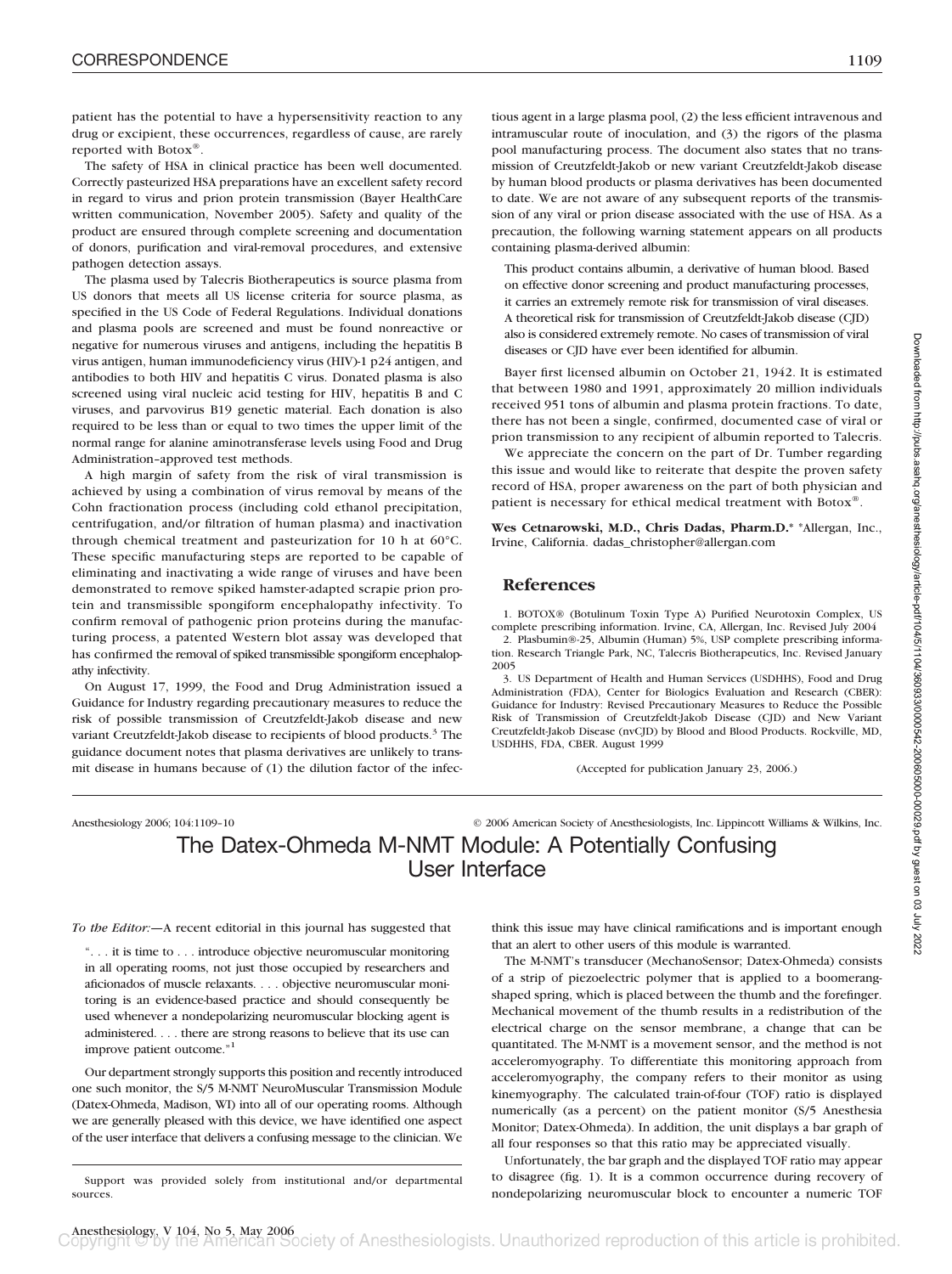

**Fig. 1. Photograph of a M-NMT module display from the patient monitor. Note that the numeric train-of-four (TOF) ratio is 67%, but the bar graph shows a total absence of fade.**

ratio indicative of inadequate recovery (e.g.,  $\leq 0.70$ ) at a time when all four responses displayed graphically appear identical. The clinician who merely glances at the bar graph without reading the displayed value may incorrectly assume that neuromuscular recovery is complete when this is clearly not the case. The explanation for this disparity between the displayed graphic and numerical values follows.

In the absence of neuromuscular block, repeated rapid indirect muscle stimulation produces a steady increase in mechanical twitch height. This is a function of altered muscle contractility and is unrelated to changes in neuromuscular transmission. This phenomenon is known as the "staircase effect."2 Therefore, after 10–15 min of TOF stimulation control, T1 (twitch height) may increase by 50–100%. In the research setting, this is why investigators wait several minutes before doing a final calibration of their baseline values. However, in the clinical setting, anesthesiologists rarely if ever take this effect into account. The usual sequence is (1) induce anesthesia, (2) calibrate the M-NMT, and (3) administer muscle relaxant, all within 2 min or less. This failure to establish stabile baseline values usually results in T1 values far in excess of 100% when spontaneous or induced recovery is complete. There-

In Reply:—We thank Dr. Kopman for the user feedback and appreciate the possibility to comment on his reasonable concern about the possible conflict between the bar graph display and numerically expressed train-of-four ratio (TOF%) when the MechanoSensor® (kinemyography) is used to monitor the degree of neuromuscular block with the Datex-Ohmeda (Helsinki, Finland) NMT module (M-NMT). Dr. Kopman suspects that the phenomenon of increased responses is due to the "staircase effect," a typical feature of the acceleromyographic method (e.g., see page 702 in the October 2005 issue of ANESTHESIOLOGY; TOF% is  $> 100\%$  before the block and in full recovery<sup>1</sup>). It is important to note that the technology in the M-NMT module is different than the acceleromyographic method, as Dr. Kopman correctly states. Equally important is to notice that the staircase effect and the fade in the responses are different phenomena.

The measurement of TOF% begins by pressing the Start-up button on the M-NMT module or in the NMT parameter menu. The monitor will start the measurement by automatically setting the stimulus current (maximum 70 mA). With an unrelaxed patient, the TOF% is 100. Nondepolarizing relaxants cause a fade in the responses, indicated by a lower TOF% and a slope in the bar graph. Depolarizing relaxants result in an equal decrease in all responses, without fade. In deep neuromuscular block, the monitor displays the number of detected responses. What Dr. Kopman finds confusing is that in certain situations, the TOF% and the bar graphs seem to give conflicting information. This situation occurs when the reference level is set so that the bar graphs go over the measurement range, i.e., are "chopped off" when the value exceeds 120%. Therefore, the user cannot see the fade. The chopping of the bar graph in the M-NMT is a user interface design inconvenience. Of utmost importance is to note that the TOF% is the primary source of information, and the bar graphs are an additional visual aid.

fore, at the end of the case, the sensor might record the following values: T1  $= 165\%$ , T2  $= 145\%$ , T3  $= 130\%$ , and T4  $= 120\%$  with a calculated TOF ratio of 0.73. This value will be corrected displayed numerically on the monitor screen. However, the bar graph attempts to display the absolute value (relative to control) of all four responses. Unfortunately, all values greater than 120% are truncated or "chopped off" at the top. The result in the above hypothetical case is a bar graph displaying a total absence of fade.

This situation is unsatisfactory for several reasons. Although the T1 value as a percent of control is only displayed in the monitor's display trend mode, values greater than 100% will be confusing to most clinicians. When data that "don't make any sense" are presented to the clinician, there is an understandable tendency to conclude that there must be something wrong with the monitor. If this happens often enough, the offending unit will eventually be destined to occupy to a dusty shelf in a back storage room.

Of greater concern, the conflicting information presented by the monitor may contribute to improper clinical decisions. Some clinicians may opt to believe the bar graph rather than the numerical TOF ratio. The result is failure to antagonize residual block when reversal is clearly indicated. We have found the M-NMT module to be a useful addition to our monitoring armamentarium. However, its current user interface needs to be rethought by the manufacturer.

**Aaron F. Kopman, M.D.,** New York Medical College, Valhalla, New York. akopman@nyc.rr.com

#### **References**

1. Eriksson LI: Evidence-based practice and neuromuscular monitoring: It's time for routine quantitative assessment. ANESTHESIOLOGY 2003; 98:1037–9

2. Kopman AF, Kumar S, Klewicka MM, Neuman GG: The staircase phenomenon: Implications for monitoring of neuromuscular transmission. ANESTHESIOLOGY 2001; 95:403–7

(Accepted for publication October 24, 2005.)

Anesthesiology 2006; 104:1110–1 © 2006 American Society of Anesthesiologists, Inc. Lippincott Williams & Wilkins, Inc.

The M-NMT development was based on the Datex Relaxograph®, where the default mode of function depended, after the automatic determination of a supramaximal stimulation current, on the determination of an unrelaxed reference value (Tref). During recovery, the relative behavior of the first response (T1%) to this reference value was calculated and displayed in print. It soon became evident that the electromyographic reference baseline shifted to smaller values within the first 15–20 min of anesthesia and usually stayed at this level until full recovery. This was also explained in the Relaxograph User's Guide published in the 1980s. When force transducers were used with the Relaxograph®, the calibrated baseline tended to grow, and the recovered T1% was well over 100% without fade.<sup>2</sup> These phenomena may result from anesthesia-induced increase in muscular blood flow and temperature.3,4 In addition, the T1% is prone to artifacts, e.g., if the position of the sensor shifts.

Because of ample customer feedback, Datex decided that the TOF% would be the default mode of analysis in the M-NMT. The measurement of TOF% does not require a reference level, because it is the percentage of T4/T1 in each TOF stimulation sequence. During module software development, the search for supramaximal current and determination of the mean reference value during Start-up were not separated. I have, when testing the movement sensor in an unrelaxed patient, been able to ascertain a slight increase in the evoked TOF response (1/20 s) and a gradual increase to around 110% during single stimulation at 1 Hz for several minutes, which apparently represents the original "staircase phenomenon."<sup>5</sup> If one presses the Start-up button and restricts the sensor movement during the determination of the reference level, one can demonstrate how the responses shoot over 120% during unrestricted hand stimulation. Such manipulation is, however, against the manufacturer's instructions of use for the M-NMT.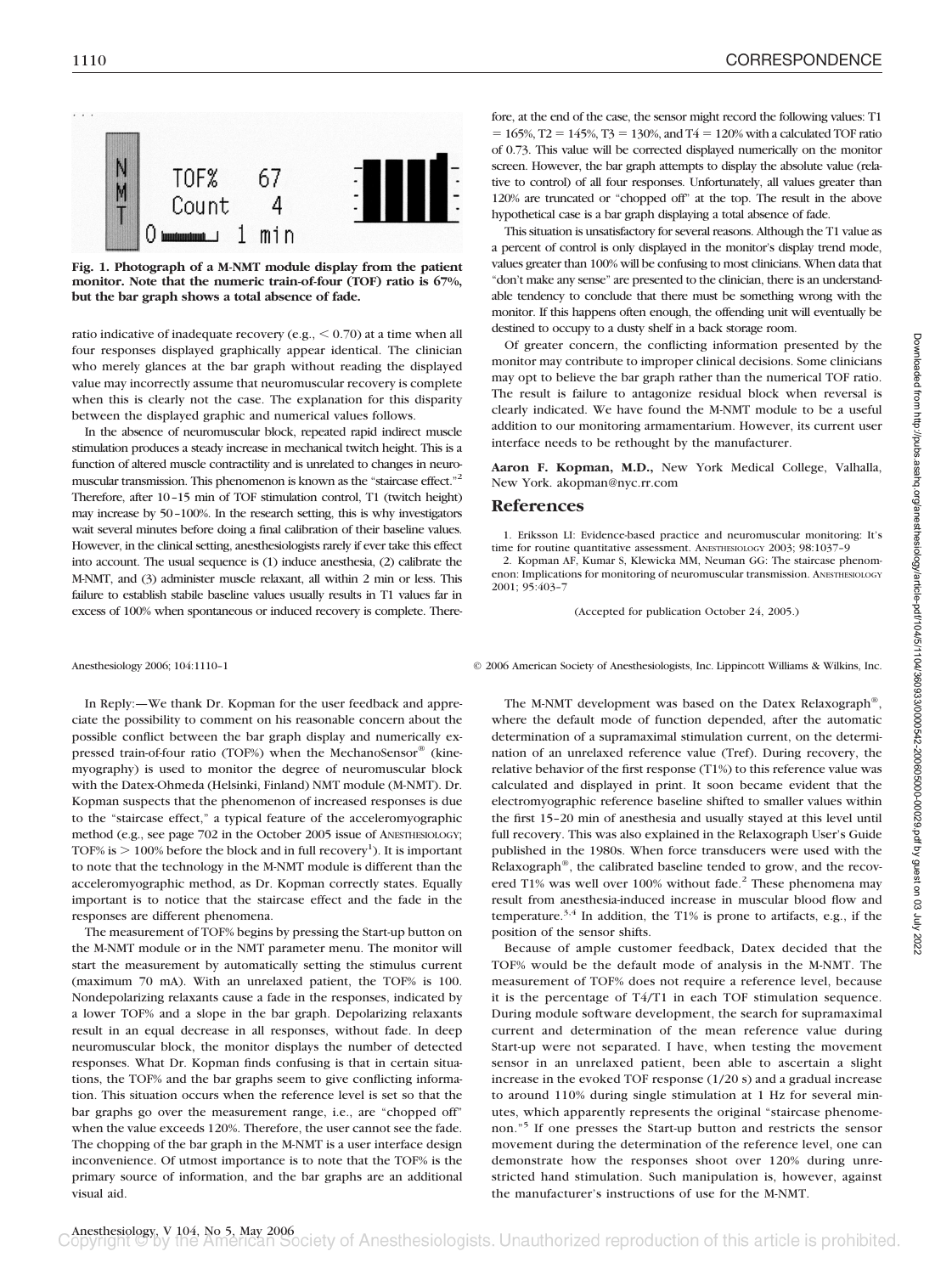A solution for the user interface disagreement reported by Dr. Kopman would be to access the service pages of the S/5 monitor and adjust the NMT parameter settings so that both the display of T1% and the automatic reference search are set to OFF. This causes the monitor to perform the supramaximal current search automatically and to display the bar graphs on a relative scale (T1 is scaled to a fixed value and T2–T4 are scaled relative to the T1 value). The stimulation current can also always be set manually from the NMT parameter menu. The TOF% trend is available on the trend pages, and, if one intends to do serious research, original response values in bits are available using the S/5 Collect program on a standard personal computer or laptop. This data can be further processed in, for example, Excel.

Regarding Dr. Kopman's concern of a possibility of the M-NMT to contribute to improper clinical decisions, we disagree. The users should bear in mind that the TOF% is the primary source of information. The reported phenomenon of the bar graphs "chopping off" at values above 120% is clinically not valid if the measurement is used according to manufacturer's instructions for use.

In conclusion, it is evident that monitoring the level of neuromuscular block has clinical benefits. Quantitative NMT monitoring facilitates optimal and cost-effective administration of neuromuscular blocking agents, enables follow-up and prediction of recovery, and helps in

avoiding residual block. As Dr. Kopman states, with some understanding of the principles in NMT monitoring, the M-NMT can be an important addition to the monitored parameters.

**Markku Paloheimo, M.D., Ph.D., F.E.A.A.,** GE Healthcare Finland Oy, Finland; Eye Hospital, Helsinki University Hospital, Helsinki, Finland. markku.paloheimo@hus.fi

### **References**

1. Gijsenbergh F, Ramael S, Houwing N, van Iersel T: First human exposure of Org 25969, a novel agent to reverse the action of rocuronium bromide. ANESTHE-SIOLOGY 2005; 103:695–702

2. Lee GC, Iyengar S, Szenohradsky J, Caldwell J, Wright PMC, Brown R, Lau M, Luks A, Fisher DM: Improving the design of muscle relaxant studies: Stabilization period and tetanic recruitment. ANESTHESIOLOGY 1997; 86:48-5

3. Santanen OAP, Paloheimo MPJ: Effects of small peripheral temperature changes on the evoked baseline electromyographic response. Acta Anaesthesiol Scand 1999; 43:338–42

4. Kopman AF, Justo MD, Mallhi MU, Abara CE, Neuman GG: The influence of changes in hand temperature on the indirectly evoked electromyogram of the first interosseous muscle. Can J Anaesth 1995; 42:1090–5

5. Kopman AF, Kumar S, Klewicka MM, Neuman GG: The staircase phenomenon: Implications for monitoring of neuromuscular transmission. ANESTHESIOLOGY 2001; 95:403–7

(Accepted for publication October 24, 2005.)

Anesthesiology 2006; 104:1111–2 © 2006 American Society of Anesthesiologists, Inc. Lippincott Williams & Wilkins, Inc.

# Unforeseen Esophageal Misplacement of Airway Exchange Catheter Leading to Gastric Perforation

To the Editor:—We would like to highlight a case of gastric perforation secondary to the misplacement of an airway exchange catheter (AEC).

An AEC was used as a bridge to full extubation in a patient with a known difficult airway secondary to external radiation to the face for an orbital basal cell carcinoma. Uneventful general anesthesia proceeded with an awake fiberoptic intubation using a 7.0-mm singlelumen endotracheal tube. Placement position was verified by visualizing the carina and secured at 22 cm to the lip. Once fully awake with



**Fig. 1. Chest radiograph demonstrating gas under the diaphragm. Note the Cook catheter within the insufflated esophagus which appears to lie within the trachea.**

Support was provided solely from institutional and/or departmental sources.

intact neuromuscular function, the patient was underwent extubation over a 14.0-size Cook AEC (Cook Critical Care, Bloomington, IN) secured with tape at 35 cm at the lips to allow a margin of safety from accidental dislodgment. The patient's vitals were stable throughout emergence and extubation. Oxygen, 2 l/min, was insufflated through the Cook AEC via a Luer connector for transfer to postanesthesia care unit. The patient was noticed to have an occasional belch during transfer. On arrival, oxygen through the Cook AEC was discontinued, and he was placed on oxygen via facemask. The plan was to leave the AEC in place until it was certain that no residual anesthetic was present and the need for reintubation was unlikely.

During his stay in the postanesthesia care unit, the patient was switched from facemask to oxygen through AEC; the reason for this is unclear. Unfortunately, the flow rate of oxygen insufflation at that time



**Fig. 2. Abdominal radiograph demonstrating gastric distension from oxygen insufflation.**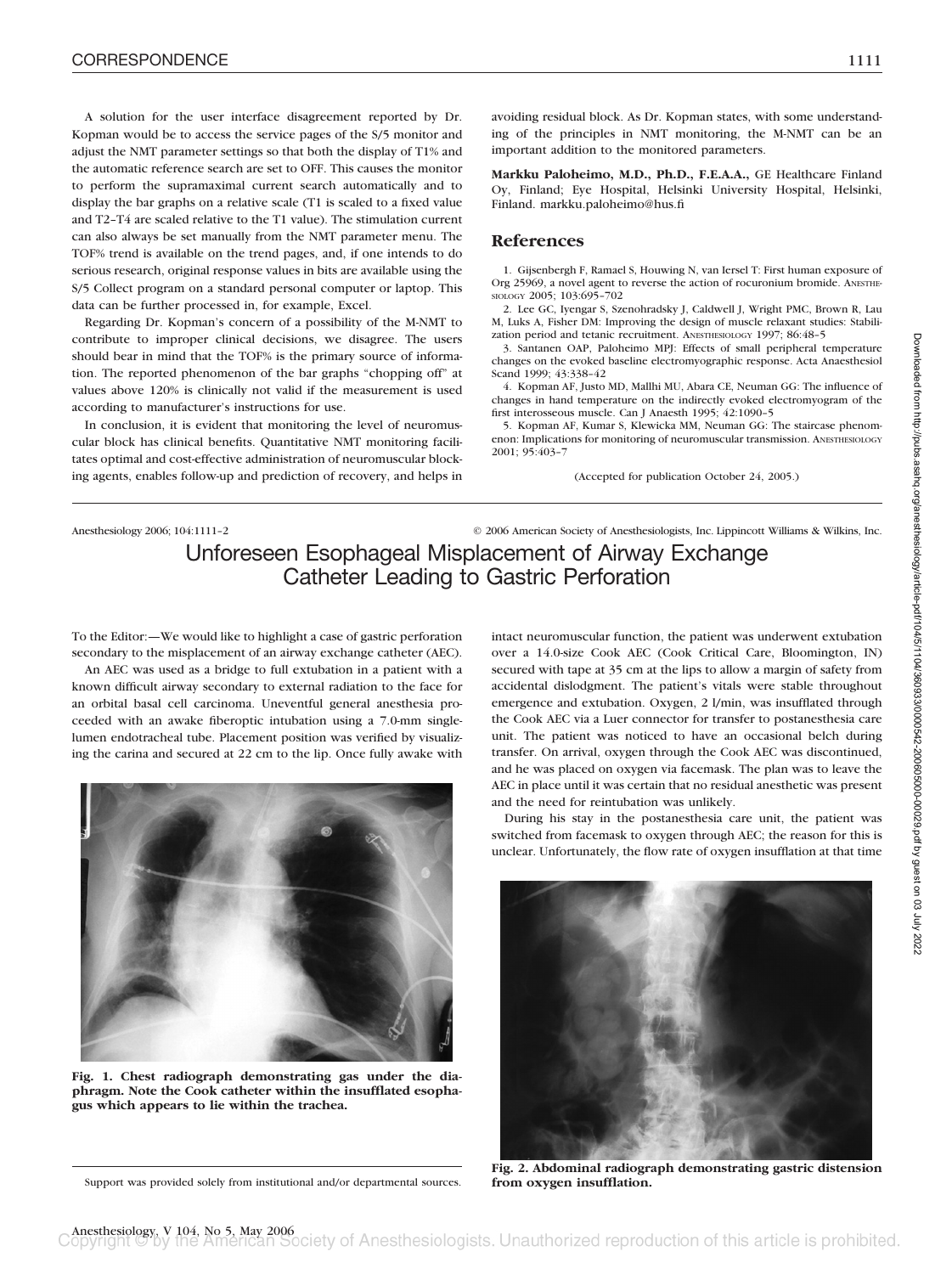was not known. Approximately 1 h into his stay in the postanesthesia care unit, the patient reported pain disproportionate to his surgery. On physical examination, the patient's abdomen was noted to be remarkably distended, associated with belching. Oxygen through the AEC was discontinued. Portable chest (fig. 1) and abdominal (fig. 2) radiographs were ordered, illustrating free air under the diaphragm and massive gastric distention. A surgical consult highlighted the need for emergent surgery for probable gastric perforation. The patient was scheduled to undergo an emergent laparoscopy. On repeat fiberoptic intubation for the subsequent surgery, the AEC was noted to be in the esophagus. Diagnostic laparoscopy revealed a small perforation on the lesser curvature of the stomach consistent with gastric overdistension, which was subsequently repaired laparoscopically. Whether the perforation was caused directly by the device or gastric distension from oxygen insufflation is unknown. The patient subsequently made a full recovery and was discharged from hospital a week later.

The literature suggests four potential risks associated with the use of AECs: misplacement, bronchial or lung trauma, laryngeal trauma, and barotrauma related to jet ventilation.<sup>1,2</sup> This incident illustrates the consequence of unforeseen AEC misplacement. The key issues leading to this complication were as follows: (1) failure to confirm endotracheal placement highlighting the necessity of end-tidal carbon dioxide monitoring (end-tidal monitoring can be facilitated through the Luer

lock mechanism provided with the Cook AEC kit; a lateral chest radiograph may be of some benefit to confirm placement; however, the practicality of this investigation could be debated); (2) belching as an early sign of esophageal placement; (3) the questionable benefit of oxygen insufflation through an AEC (apart from its role as a means for jet ventilation) in a patient able to saturate adequately via facemask; and (4) ensuring appropriate length of placement (in this case, the AEC was inserted too far; the literature recommends 22–25 cm for oral placement and 27-30 cm for nasal placement).<sup>1</sup>

In summary, we believe that an AEC should be treated as an endotracheal tube, and its placement should never be assumed to be correct until objective data support that conclusion.

**Douglas Fetterman, M.D., Anna Dubovoy, M.D., Michael Reay, M.D., F.R.C.A.\*** \*University Hospital of Michigan, Ann Arbor, Michigan. mreay@umich.edu

## **References**

1. Loudermilk EP, Hartmannsgruber M, Stoltzfus DP, Langevin PB: A prospective study of the safety of tracheal extubation using a pediatric airway exchange catheter for patients with a known difficult airway. Chest 1997; 111:1660–5

2. Eisenach JH, Barnes RD: Potential disaster in airway management: A misguided airway exchange catheter via a hole bitten into a Univent endotracheal tube. ANESTHESIOLOGY 2002; 96:1266–8

(Accepted for publication January 4, 2006.)

Anesthesiology 2006; 104:1112–3 © 2006 American Society of Anesthesiologists, Inc. Lippincott Williams & Wilkins, Inc.

The Use of Safety Needles in Anesthesia

To the Editor:—The incidence of needlestick injuries is thought to be higher than reported, which has ranged from 14 to 839 injuries per 1,000 healthcare workers annually.<sup>1</sup> In one study, 74% of needlestick injuries were due to incorrect technique.<sup>2</sup> In that study, it was concluded that the injuries could have been prevented by the use of safety needles. In 2001, the Occupational Safety and Health Administration mandated the use of safety needles.

I would like to report our experience with safety needles. When



**Fig. 1. The Portex Needle-Pro needle, with needle protection device intact.**

Support was provided solely from institutional and/or departmental sources.

the Occupational Safety and Health Administration mandated the use of safety needles, we chose the Portex Needle-Pro needle with needle protection device (Keene, NH). This safety needle contains a plastic cover, which is snapped over the needle after its use, with a one-handed technique (fig. 1). However, it was found that the device was bulky to use, and almost all physicians would simply remove the safety device (fig. 2). This led to multiple needlestick injuries. Despite the availability of the safety needle and knowledge of how to use the device, the safety feature was easily eliminated by the physicians using the device.

We then ordered the 18-gauge Blunt fill needle by Becton Dickinson (Franklin Lakes, NJ). Although the tip of the needle is blunt, it can produce a needlestick injury, but it takes much more force. We have had this needle for approximately 1 yr, and have had only



Downloaded from http://pubs.asahq.org/anteshogy/article-pdf/104/361033/0000642-200605000-00029.pdf by guest on 03 July 2022 Downloaded from http://pubs.asahq.org/anesthesiology/article-pdf/104/5/1104/360933/0000542-200605000-00029.pdf by guest on 03 July 2022

**Fig. 2. The Portex Needle-Pro needle, with needle protection device disassembled.**